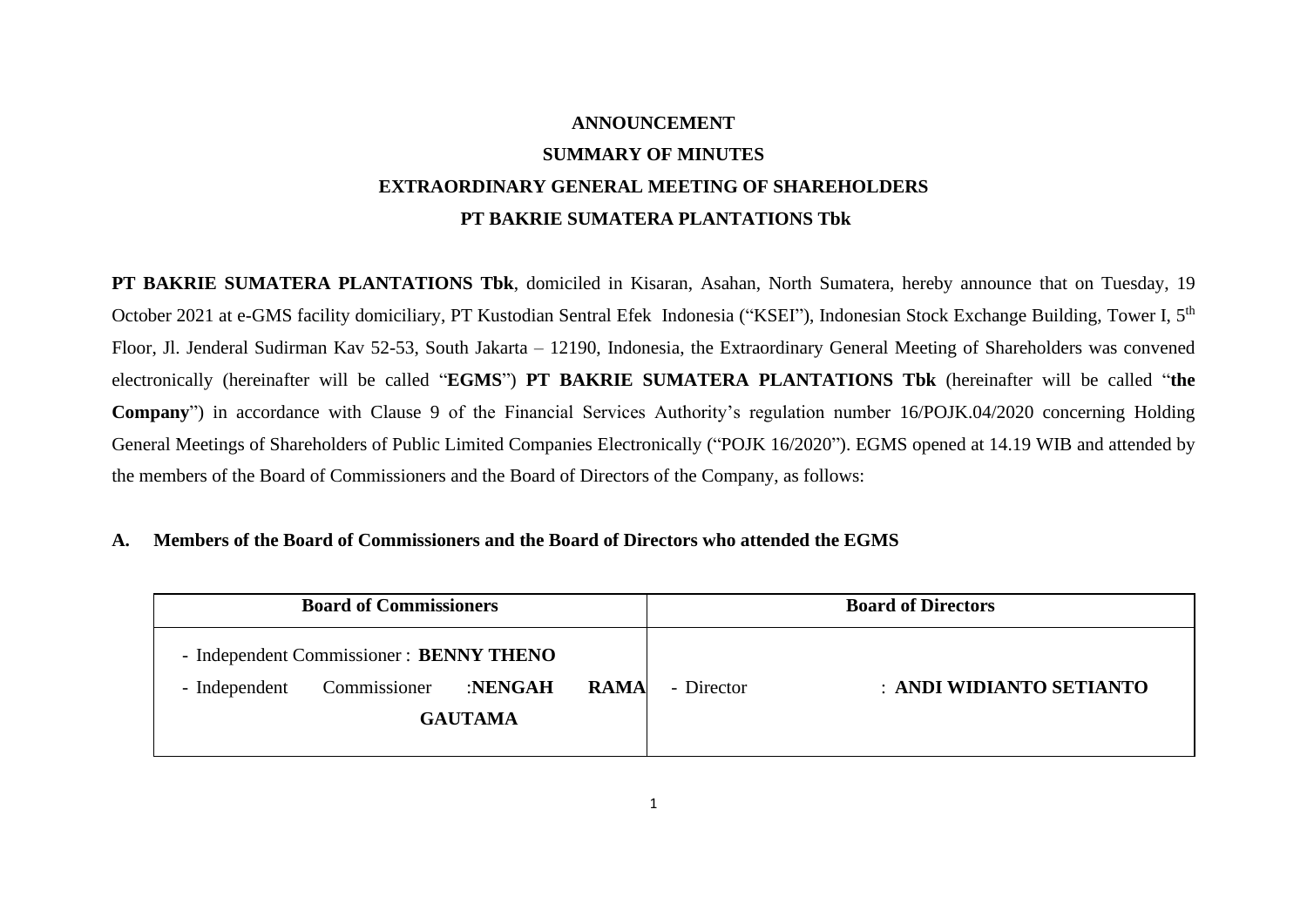## **Members of the Board of Commissioners and the Board of Directors who electronically attended the EGMS**

|                | <b>Board of Commissioners</b>               |              | <b>Board of Directors</b> |                              |                   |
|----------------|---------------------------------------------|--------------|---------------------------|------------------------------|-------------------|
| - Commissioner | $\therefore$ BOBBY<br><b>SULISTYO UMAR.</b> | <b>GAFUR</b> | - Director                | $:$ ADHIKA<br><b>BAKRIE.</b> | <b>ANDRAYUDHA</b> |

## **B. EGMS Procedure:**

- a. Notify the EGMS Plan to the Financial Services Authority through the Company's Letter No. 001/CS-BSP/RPT/IX/2021 dated 3 September 2021;
- b. Submitting the Announcement of the EGMS on 10 September 2021 through eASY.KSEI website, the Indonesia Stock Exchange website, and the Company's website at www.bakriesumatera.com;
- c. Submitting the Invitation to the EGMS on 27 September 2021 through eASY.KSEI website, the Indonesia Stock Exchange website, and the Company's website at www.bakriesumatera.com.
- **C. EGMS Agenda :**
	- **Approval on amendments of the Articles of Association of the Company to conform with the Indonesia Financial Services Authority Regulations (POJK) Number 15/POJK.04/2020 and Number 16/POJK.04/2020.**